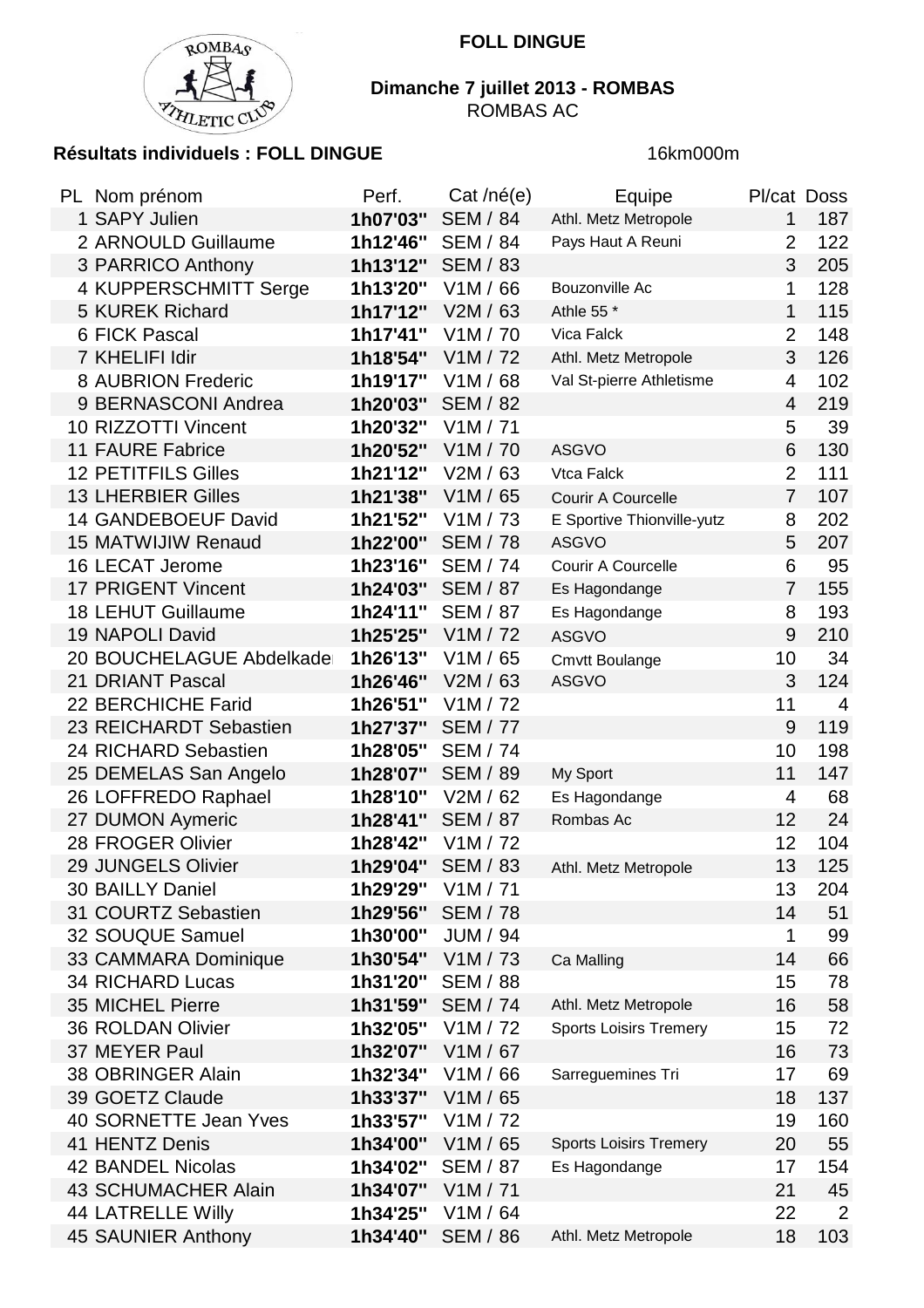| 46 BOMMERSBACH Edgard        | 1h34'50" | V3M / 49              | Can Sarreguemines             | 1              | 67  |
|------------------------------|----------|-----------------------|-------------------------------|----------------|-----|
| 47 FRICKER Xavier            | 1h34'56" | <b>SEM / 77</b>       |                               | 19             | 144 |
| 48 BIZZARO Sebastien         | 1h35'03" | V1M / 71              | Athl. Metz Metropole          | 23             | 83  |
| 49 WAGNER Emmanuel           | 1h35'38" | V1M / 73              | Athl. Metz Metropole          | 24             | 71  |
| 50 PETER David               | 1h36'07" | V1M/68                | Es Hagondange                 | 25             | 27  |
| 51 STEFANCIC Michel          | 1h36'14" | V1M / 66              | Courir A Coucelle             | 26             | 108 |
| 52 VEGA Philippe             | 1h36'26" | V2M / 59              | Florange Oc*                  | 5              | 44  |
| 53 SZEVO Guillomo            | 1h36'35" | <b>SEM / 84</b>       |                               | 20             | 220 |
| <b>54 STEMLER Fabrice</b>    | 1h36'39" | V2M/62                | Es Hagondange                 | 6              | 93  |
| 55 SUTTER David              | 1h36'45" | V1M / 68              | <b>ASGVO</b>                  | 27             | 16  |
| 56 GENEN Benoit              | 1h37'04" | V1M / 69              |                               | 28             | 153 |
| 57 MULLER Johan              | 1h37'19" | <b>JUM / 95</b>       | Sport Athletic Verdunois      | $\overline{2}$ | 89  |
| 58 LAFARGUE Jean             | 1h37'28" | V3M / 51              |                               | $\overline{2}$ | 172 |
| 59 CHARPY Wilfried           | 1h37'43" | <b>SEM / 87</b>       | Foulées De Tom                | 21             | 109 |
| 60 SCHOUFFT Eric             | 1h37'46" | <b>SEM / 75</b>       |                               | 22             | 74  |
| 61 CHAVEE Lionel             | 1h38'18" | V1M / 65              | <b>Sports Loisirs Tremery</b> | 29             | 206 |
| 62 FROELICHER Vincent        | 1h38'22" | V1M / 71              | <b>Tout Azimut</b>            | 30             | 146 |
| 63 GILLOT Didier             | 1h38'28" | V1M / 65              | Florange Oc*                  | 31             | 64  |
| 64 RUMPLER Maxime            | 1h38'45" | CAD/ 97               |                               | 23             | 77  |
| 65 PETITDEMANGE Gerard       | 1h38'52" | V2M / 59              | Athl. Metz Metropole          | $\overline{7}$ | 41  |
| 66 CAPRIO Antoine            | 1h38'53" | V2M / 61              |                               | 8              | 112 |
| 67 THOMASSET Thierry         | 1h39'01" | V2M / 57              | Asa Maisons-alfort            | 9              | 26  |
| 68 STEFANIC Yvan             | 1h39'06" | V1M / 68              | Courir A Courcelle            | 32             | 96  |
| 69 PLAS Guillaume            | 1h39'37" | <b>SEM / 89</b>       | Athl. Metz Metropole          | 24             | 199 |
| 70 KIEFFER Thibaut           | 1h39'37" | <b>SEM / 88</b>       | My Sport                      | 25             | 200 |
| 71 WEINGAERTNER Kevin        | 1h40'29" | <b>SEM / 80</b>       |                               | 26             | 82  |
| 72 HELMER Jerome             | 1h40'43" | <b>SEM / 79</b>       |                               | 27             | 142 |
| 73 ZIMMER Nathalie           | 1h40'47" | V1F / 70              | Es Hagondange                 | 1              | 40  |
| <b>74 BRUNETTE Pierre</b>    | 1h40'56" | <b>SEM / 86</b>       |                               | 28             | 136 |
| <b>75 LEHUT Olivier</b>      | 1h41'01" | <b>SEM / 90</b>       | Es Hagondange                 | 29             | 166 |
| 76 LARCHEZ Christophe        | 1h41'02" | <b>SEM / 78</b>       | Florange Oc*                  | 30             | 117 |
| <b>77 SCHMIT Antoine</b>     | 1h41'03" | V <sub>1</sub> M / 70 |                               | 33             | 133 |
| <b>78 CHAMPAGNE Philippe</b> | 1h41'22" | V2M / 57              | Es Champagne                  | 10             | 35  |
| <b>79 DAGNEAU Thierry</b>    | 1h41'38" | V1M / 73              | Sp Illange                    | 34             | 121 |
| 80 HAUGUTH Julien            | 1h41'45" | <b>SEM / 85</b>       |                               | 31             | 152 |
| 81 DAG Bertrand              | 1h41'49" | V1M / 69              |                               | 35             | 167 |
| 82 MURER Alexandre           | 1h42'19" | <b>SEM / 82</b>       |                               | 32             | 91  |
| 83 CECCHETTI Joel            | 1h42'32" | V <sub>1</sub> M / 70 | Vje                           | 36             | 143 |
| 84 HARRAT Magid              | 1h42'32" | V1M / 73              |                               | 37             | 189 |
| 85 BOUCHER Philippe          | 1h42'59" | V1M / 69              |                               | 38             | 42  |
| 86 TRIEU Jean                | 1h43'04" | V1M / 68              |                               | 39             | 197 |
| 87 CANDRE Isabelle           | 1h43'09" | V1F / 67              | <b>Trysport Sarreguemines</b> | $\overline{2}$ | 49  |
| <b>88 HEMMER Gilles</b>      | 1h43'27" | ESM / 91              |                               | 1              | 5   |
| 89 PRUZSINA Stephane         | 1h43'28" | <b>SEM / 74</b>       |                               | 33             | 48  |
| 90 PROVENZANO Rachel         | 1h43'32" | <b>SEF / 78</b>       |                               | 1              | 217 |
| 91 SCHNEIDER Armand          | 1h43'42" | V3M / 53              | Es Hagondange                 | 3              | 33  |
| 92 SCHNEIDER Gaston          | 1h44'12" | V2M / 56              | <b>Centrale Cattenom</b>      | 11             | 80  |
| 93 DURANTE Denis             | 1h44'34" | <b>SEM / 80</b>       |                               | 34             | 98  |
| 94 MALLET Christophe         | 1h45'03" | V1M / 66              |                               | 40             | 6   |
| 95 JACQUOT Eric              | 1h45'04" | V1M / 65              | Athl. Metz Metropole          | 41             | 164 |
| 96 PETER Romuald             | 1h45'10" | V1M / 69              | Es Hagondange                 | 42             | 211 |
| 97 GAUTHIER Pierre           | 1h45'14" | V2M / 61              | Athl. Metz Metropole          | 12             | 63  |
| 98 ACERENZA Damien           | 1h45'18" | <b>SEM / 79</b>       |                               | 35             | 170 |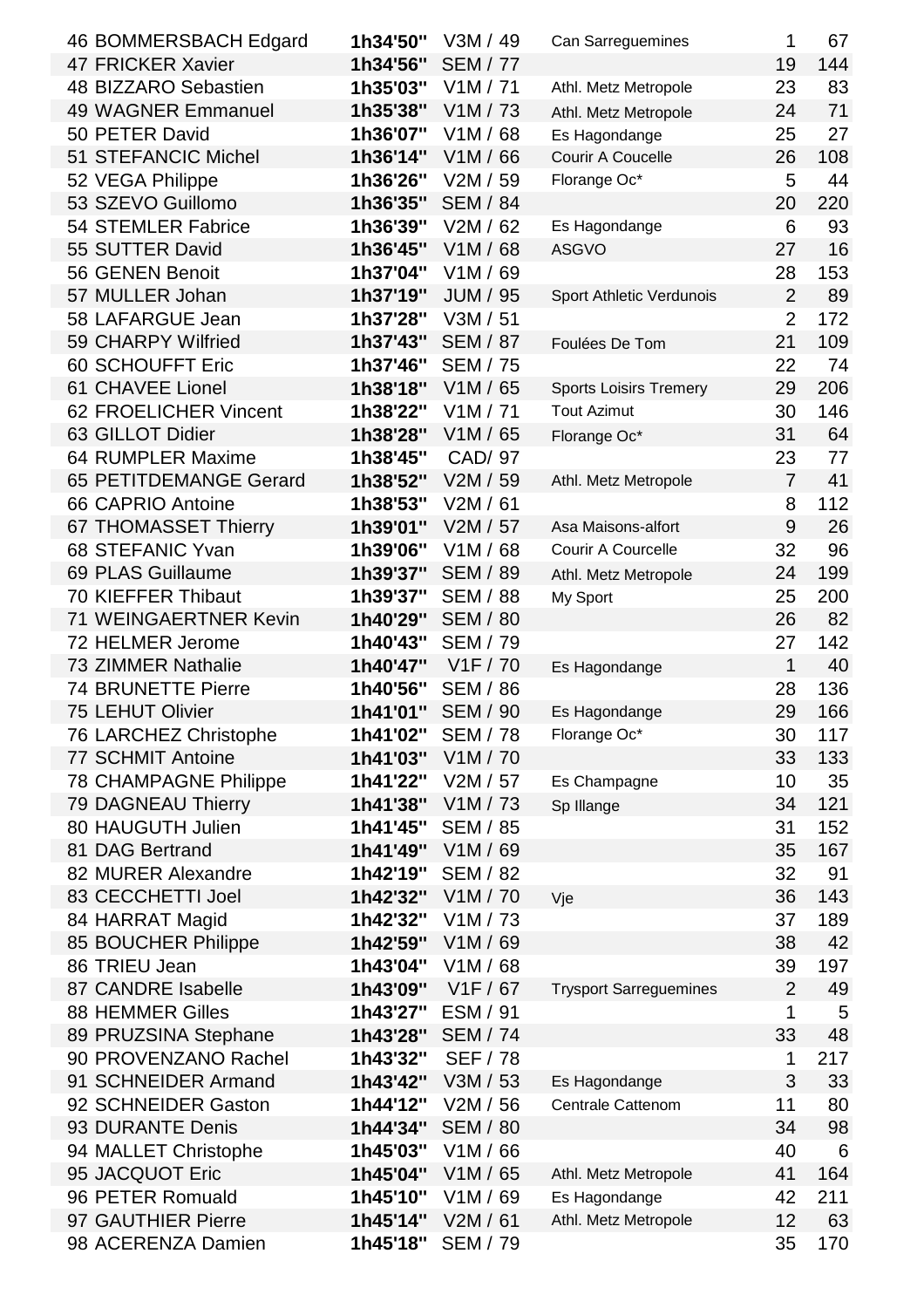| 99 CHODZINSKI Stephane       | 1h45'22" | <b>SEM / 89</b>       |                               | 36             | 175            |
|------------------------------|----------|-----------------------|-------------------------------|----------------|----------------|
| 100 VOZZOLA Joseph           | 1h45'27" | V1M / 72              |                               | 43             | 32             |
| <b>101 NICOTRA Nicolas</b>   | 1h45'44" | V2M / 57              | Rombas Ac                     | 13             | 230            |
| 102 DEKHAR Thomas            | 1h46'06" | V1M / 64              |                               | 44             | 134            |
| <b>103 GONCALVES Antoine</b> | 1h46'21" | V2M / 63              | <b>Sports Loisirs Tremery</b> | 14             | 79             |
| 104 FRANC Amelie             | 1h46'30" | <b>SEF / 85</b>       | Athl. Metz Metropole          | $\overline{2}$ | 87             |
| 105 BALDO Remy               | 1h46'37" | <b>SEM / 89</b>       |                               | 37             | 129            |
| 106 LONGO Muriel             | 1h46'38" | V2M / 55              |                               | 15             | 46             |
| 107 TROVATO Joseph           | 1h46'54" | V1M / 68              | Athl. Metz Metropole          | 45             | 158            |
| 108 MERANDI Biaggio          | 1h47'01" | V1M / 65              | Es Hagondange                 | 46             | 173            |
| 109 MICHEL Olivier           | 1h47'07" | V1M / 71              |                               | 47             | 162            |
| 110 STEIN Claude             | 1h47'29" | V1M / 70              | <b>Trityc</b>                 | 48             | 214            |
| 111 DELGADO Victor           | 1h47'39" | V1M/68                |                               | 49             | 228            |
| <b>112 MANTOVANI Pierre</b>  | 1h47'45" | <b>SEM / 89</b>       |                               | 38             | 208            |
| 113 IRSUTTI Reynald          | 1h48'03" | <b>SEM / 75</b>       |                               | 39             | 113            |
| 114 SCHOENHENTZ Jean Miche   | 1h48'07" | V1M / 67              |                               | 50             | 159            |
| 115 BRUNELLA Antoine         | 1h48'18" | <b>JUM / 94</b>       |                               | 3              | 29             |
| 116 KRAMERSEK Jeremy         | 1h48'29" | <b>SEM / 90</b>       | Es Hagondange                 | 40             | 28             |
| <b>117 MAISONNET Herve</b>   | 1h48'31" | V2M / 58              | Les Arts Hombourgeois         | 16             | $\overline{7}$ |
| 118 DAUER Romain             | 1h48'38" | <b>SEM / 89</b>       |                               | 41             | 38             |
| <b>119 DOUDOUX Kristel</b>   | 1h48'49" | V1F / 70              | Sport Athletic Verdunois      | 3              | 62             |
| 120 MULLER Karin             | 1h48'50" | V1F / 70              | Sport Athletic Verdunois      | $\overline{4}$ | 88             |
| 121 BOEHLER Vincent          | 1h48'54" | <b>SEM / 81</b>       |                               | 42             | 201            |
| 122 ALBA Christobal          | 1h49'03" | V1M / 73              | My Sport                      | 51             | 65             |
| 123 PACE Adrien              | 1h49'07" | <b>SEM / 88</b>       | My Sport                      | 43             | 47             |
| 124 LAHAXE Jonathan          | 1h49'38" | <b>SEM / 86</b>       |                               | 44             | 192            |
| 125 LEBEBVRE Bernard         | 1h49'50" | V2M / 59              | Courir A Courcelle            | 17             | 106            |
| 126 RIPPLINGER Jean Luc      | 1h49'50" | V2M / 57              | Les Arts Hombourjeois         | 18             | 145            |
| 127 JEAN Alexis              | 1h50'17" | V1M / 72              | <b>ASGVO</b>                  | 52             | 212            |
| 128 ROCQ Jean Claude         | 1h50'40" | V2M/61                | <b>Courir A Courcelle</b>     | 19             | 97             |
| 129 SAPORITO Claude          | 1h50'41" | V1M / 66              |                               | 53             | 213            |
| 130 WILLETTE Jeanne          | 1h50'52" | <b>SEF / 75</b>       | Athl. Metz Metropole          | 3              | 118            |
| <b>131 POINTAUX Mickael</b>  | 1h51'08" | <b>SEM / 77</b>       |                               | 45             | 131            |
| 132 OBSTETAR Jean-jacques    | 1h51'14" | V2M / 60              | Freyming-merlebach Ac         | 20             | 53             |
| 133 GOURDAU Julien           | 1h51'25" | <b>SEM / 87</b>       |                               | 46             | 229            |
| 134 CHRISTMANN Fabien        | 1h51'33" | <b>SEM / 78</b>       |                               | 47             | 30             |
| 135 WALLERICH Marc           | 1h52'19" | V1M/64                |                               | 54             | 9              |
| 136 COLOMBAIN Thierry        | 1h52'43" | V1M / 66              |                               | 55             | 100            |
| 137 MASSON Stephane          | 1h52'44" | V1M / 67              | Foulees De Tom                | 56             | 191            |
| 138 GREMILLET Gilbert        | 1h52'56" | V4M / 43              |                               | 1              | $\mathbf 1$    |
| 139 CAPUANO Ruggiero         | 1h53'06" | V1M / 71              |                               | 57             | 174            |
| 140 LUCAS Benjamin           | 1h53'10" | <b>JUM / 95</b>       |                               | 4              | 156            |
| 141 LUCAS Eric               | 1h53'11" | V1M / 67              |                               | 58             | 135            |
| 142 BERON Jean Paul          | 1h53'39" | V2M / 62              | Es Hagondange                 | 21             | 138            |
| 143 SCHEIBEL Gregory         | 1h53'42" | <b>SEM / 75</b>       |                               | 48             | 161            |
| 144 JUNG Florence            | 1h54'21" | <b>SEF / 84</b>       |                               | 4              | 151            |
| 145 SCHMITT Jose             | 1h54'22" | V2M / 55              | As Cheminots Metz             | 22             | 101            |
| <b>146 BIANCALANA Henri</b>  | 1h54'33" | V2M / 62              |                               | 23             | 120            |
| 147 HRAMANN Daniel           | 1h56'24" | V2M / 62              | Es Hagondange                 | 24             | 37             |
| 148 MYOTTE DUQUET Andre      | 1h56'25" | V2M / 59              | Courir A Bousse               | 25             | 110            |
| 149 PABLOS Jean Pierre       | 1h56'39" | V1M / 65              |                               | 59             | 60             |
| 150 WEISS Jeremy             | 1h56'40" | <b>SEM / 77</b>       |                               | 49             | 85             |
| 151 MOUSSAUX Colette         | 1h57'01" | V <sub>1</sub> F / 66 |                               | 5              | 157            |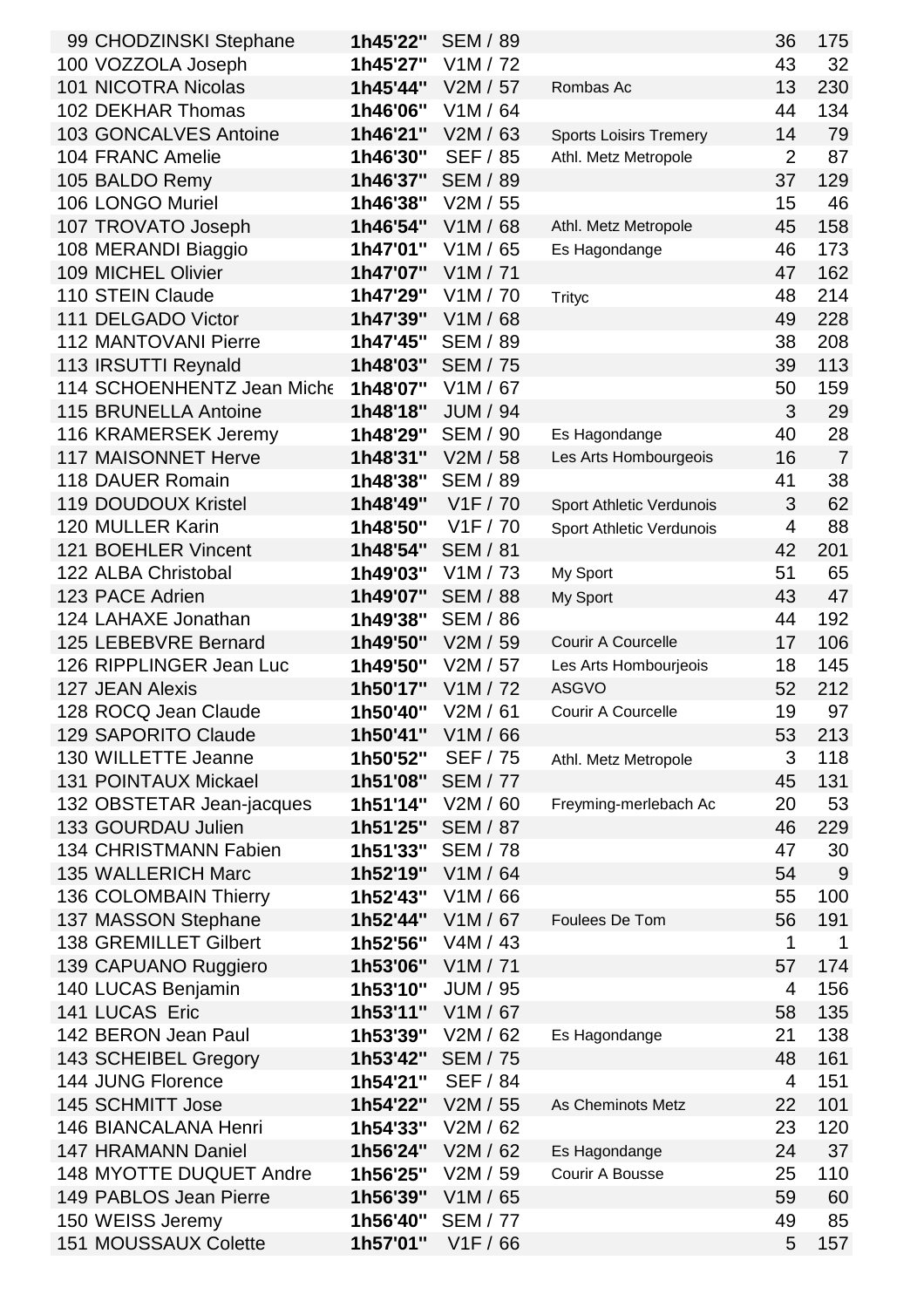| <b>152 DURANTE Marc</b>          | 1h57'06"  | <b>SEM / 78</b>   |                       | 50             | 216 |
|----------------------------------|-----------|-------------------|-----------------------|----------------|-----|
| 153 HOFF Pascal                  | 1h57'16"  | V2M / 54          | Freyming-merlebach Ac | 26             | 54  |
| 154 ROJAS Michael                | 1h57'23"  | <b>SEM / 80</b>   | Florange Oc*          | 51             | 116 |
| 155 VAN LANDE Patrick            | 1h57'24"  | V2M / 63          | Florange Oc*          | 27             | 70  |
| 156 MASCRET Fabien               | 1h57'33"  | <b>SEM / 89</b>   |                       | 52             | 190 |
| <b>157 CHRISTMANN Christophe</b> | 1h57'52"  | V1M / 71          |                       | 60             | 59  |
| <b>158 ZIMMERMAN Eric</b>        | 1h58'01"  | V1M / 69          |                       | 61             | 215 |
| 159 PHILIPPON Damien             | 1h58'07"  | <b>SEM / 79</b>   |                       | 53             | 12  |
| 160 MEBRER Elilmi                | 1h58'11"  | <b>SEM / 76</b>   |                       | 54             | 221 |
| <b>161 BERIOU Patrick</b>        | 1h58'24"  | <b>SEM / 74</b>   |                       | 55             | 168 |
| 162 HAAR Sophie                  | 1h58'49"  | <b>SEF / 88</b>   | Es Hagondange         | 5              | 43  |
| 163 HADJ Farid                   | 1h59'04"  | <b>SEM / 74</b>   | Athl. Metz Metropole  | 56             | 56  |
| 164 BEAUFILS Delphine            | 1h59'18"  | <b>SEF / 87</b>   |                       | 6              | 94  |
| <b>165 DORSCHNER Olivier</b>     | 1h59'39"  | V1M / 71          |                       | 62             | 176 |
| 166 PY Jacques                   | 1h59'40"  | V4M / 43          |                       | $\overline{2}$ | 127 |
| <b>167 DUBROUX Michel</b>        | 1h59'41"  | V2M / 62          | <b>Briey Marathon</b> | 28             | 171 |
| 168 POINSIGNON Jean Marc         | 1h59'43"  | V1M / 70          |                       | 63             | 195 |
| 169 AOUARED Myriam               | 1h59'45"  | <b>SEF / 83</b>   |                       | $\overline{7}$ | 227 |
| <b>170 BARANSKI Pascal</b>       | 1h59'49"  | V1M / 65          |                       | 64             | 169 |
| 171 KENANE Abdelkader            | 2h00'02"  | V4M / 38          | Athle 55 *            | 3              | 31  |
| 172 JACQUOT Daniel               | 2h00'11"  | V3M / 52          |                       | 4              | 92  |
| 173 LE ROUZIC Patrice            | 2h00'13"  | V1M / 68          | Pass Running          | 65             | 81  |
| 174 DANZO Thiebault              | 2h01'12"  | <b>SEM / 90</b>   |                       | 57             | 50  |
| 175 RUMPLER Fabien               | 2h03'12"  | V1M / 64          |                       | 66             | 76  |
| 176 JEAN Celine                  | 2h03'54"  | <b>SEF / 78</b>   | <b>ASGVO</b>          | 8              | 84  |
| <b>177 DEMONCEL Pascal</b>       | 2h03'55"  | V1M / 64          | <b>ASGVO</b>          | 67             | 90  |
| 178 KAZMIERCZAK Jean Pierre      | 2h05'07"  | <b>SEM / 80</b>   |                       | 58             | 61  |
| 179 TARRASO Guillaume            | 2h05'07"  | <b>SEM / 85</b>   |                       | 59             | 86  |
| 180 PARRA Victor                 | 2h05'31"  | <b>SEM / 78</b>   | CM CIC                | 60             | 19  |
| 181 PALOMBO Jonathan             | 2h05'48"  | <b>SEM / 88</b>   |                       | 61             | 163 |
| 182 PARMANTIER Jonathan          | 2h05'50"  | <b>SEM / 88</b>   |                       | 62             | 165 |
| 183 SADERI Robert                | 2h06'00"  | V1M/65            |                       | 68             | 105 |
| <b>184 BECKRICH Xavier</b>       | 2h06'02'' | V1M / 68          | Esh                   | 69             | 225 |
| <b>185 BECKRICH Muriel</b>       | 2h06'04"  | V1F / 68          | Esh                   | 6              | 224 |
| <b>186 MERANDI Francoise</b>     | 2h06'12"  | V1F / 65          | Es Hagondange         | 7              | 226 |
| 187 MOREJON Jean                 | 2h06'34"  | V1M / 64          |                       | 70             | 8   |
| 188 HENRY Franck                 | 2h07'24"  | V1M / 71          |                       | 71             | 222 |
| 189 MASSURAUD Julien             | 2h07'41"  | <b>SEM / 85</b>   |                       | 63             | 140 |
| 190 GEORGEN Igor                 | 2h09'30"  | V1M / 66          | CM CIC                | 72             | 22  |
| 191 PARMANTIER Jeremy            | 2h09'37"  | <b>SEM / 86</b>   |                       | 64             | 218 |
| 192 SCHWOERER Thierry            | 2h10'10"  | V1M / 67          | CM CIC                | 73             | 20  |
| 193 PENSATO Mario                | 2h10'21"  | V2M / 56          |                       | 29             | 57  |
| 194 ISIDORI Andre                | 2h11'05"  | V2M / 58          | Hemra                 | 30             | 149 |
| <b>195 NICOLAS Patrick</b>       | 2h12'04"  | V2M / 60          | Athle 55 *            | 31             | 36  |
| 196 CAMILLETTI Raphael           | 2h14'17"  | <b>SEM / 82</b>   |                       | 65             | 123 |
| 197 MEZIN Stephane               |           | 2h17'29" V1M / 70 | My Sport              | 74             | 11  |
| 198 VENTRELLA Stephane           | 2h17'30"  | <b>SEM / 87</b>   | My Sport              | 66             | 10  |
| 199 OUGIER Clement               | 2h19'43"  | <b>SEM / 85</b>   |                       | 67             | 114 |
| 200 FAVRIS Alain                 | 2h22'08"  | V2M / 54          |                       | 32             | 194 |
| 201 LEHUT Amandine               | 2h22'25"  | <b>SEF / 85</b>   | Es Hagondange         | 9              | 23  |
| 202 SEYWERT Claude               | 2h25'32"  | V2M / 55          |                       | 33             | 3   |
| 203 BANOVIC Brice                | 2h25'40"  | V1M / 72          |                       | 75             | 139 |
| 204 LAPORTE Guillaume            | 2h46'27"  | <b>SEM / 80</b>   |                       | 68             | 75  |